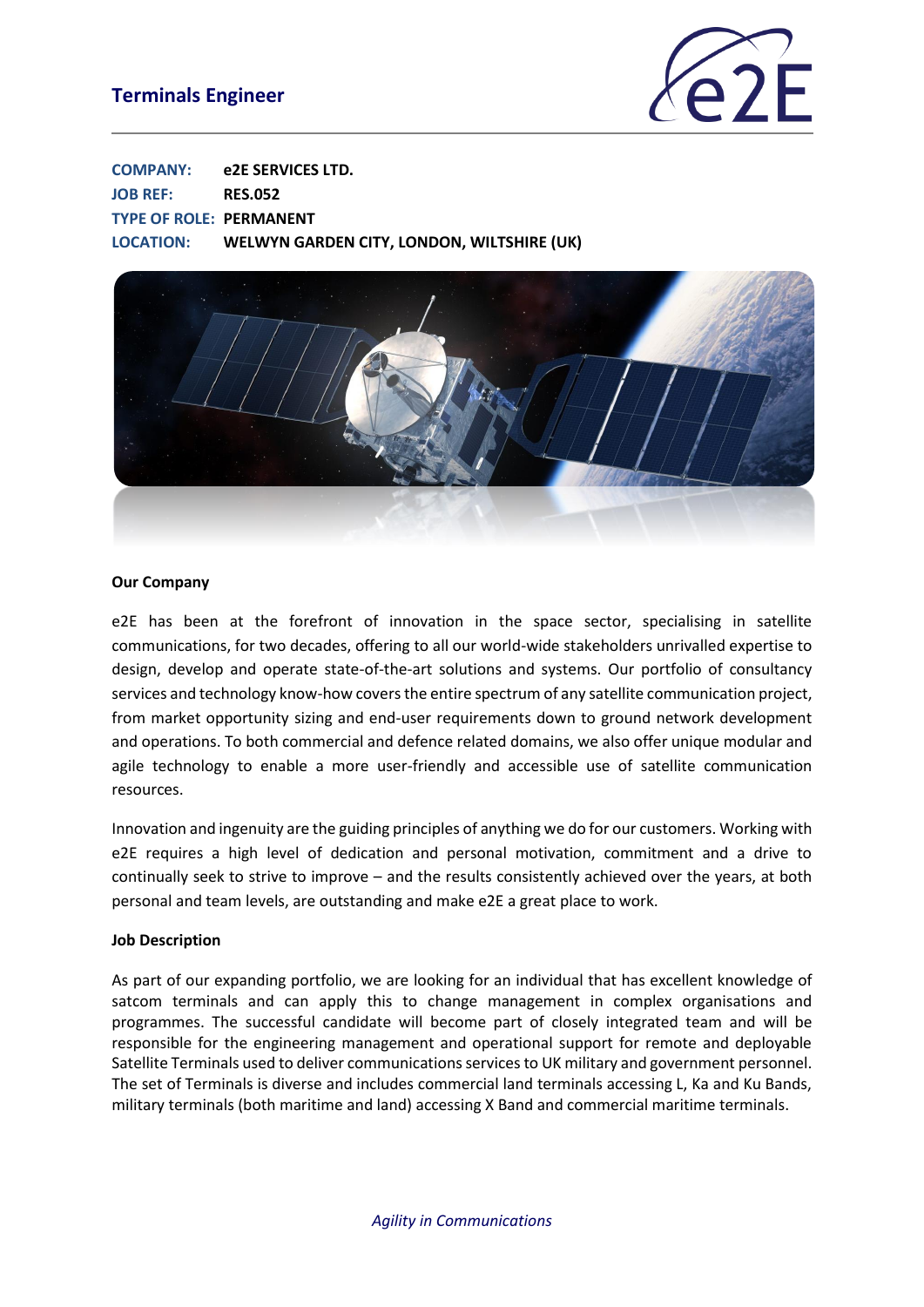# **Terminals Engineer**



The Terminals Engineer will support technical tasks as part of a larger team,

and with a particular focus on assuring the accuracy of information being provided on current systems, including quality and completeness of technical data and the condition of operational equipment.

## **Key Responsibilities**

Provide technical and operational assessments, with analytical and operational skills for the domain of commercial and military satellite communication terminals.

Tasks will include:

- Supporting the planning of 'due diligence' activities.
- Supporting the planning of migration activities and carrying them out with progress reporting to the Team Lead.
- Assessing and thereby assuring the quality of the existing Terminals-related data.
- Identifying and reporting on any deltas or gaps in the data and feeding back into the due diligence activity planning.
- Collaborating with key sub-contractors to carry out logistics inspections, audit and report on the condition of deployed and stored maritime and land terminals.
- Carrying out Logistics inspections audits and report on the condition of extant commercial terminals used.
- Carrying out shadowing and inspection of the current operations including for terminals testing and training.
- Carry out an audit of the fleets Terminals test results as part of the assessment of Terminals condition.

### **Skills, Character and Experience**

In addition to technical expertise, the candidate will need to be a good team player with the ability to be flexible, proactive and well-organised. The candidate will need to work constructively with peers who are delivering on other parts of the programme.

### Essential

- At least 8 years' experience in satellite services and in particular satellite RF communications and terminals.
- Analytical skills to systematically plan and carry out evaluation of Terminals' and operational data.
- Ability to engage productively with multi-disciplinary engineering teams during business change.
- Experience of service operations support and engineering lifecycles.
- Well organised with the ability to multi-task.
- Collaborative mind-set and strong interpersonal skills.
- Critical thinking, communication, and relationship-building skills.
- Must be a UK national and hold or qualify for UK SC Clearance.

### Desirable